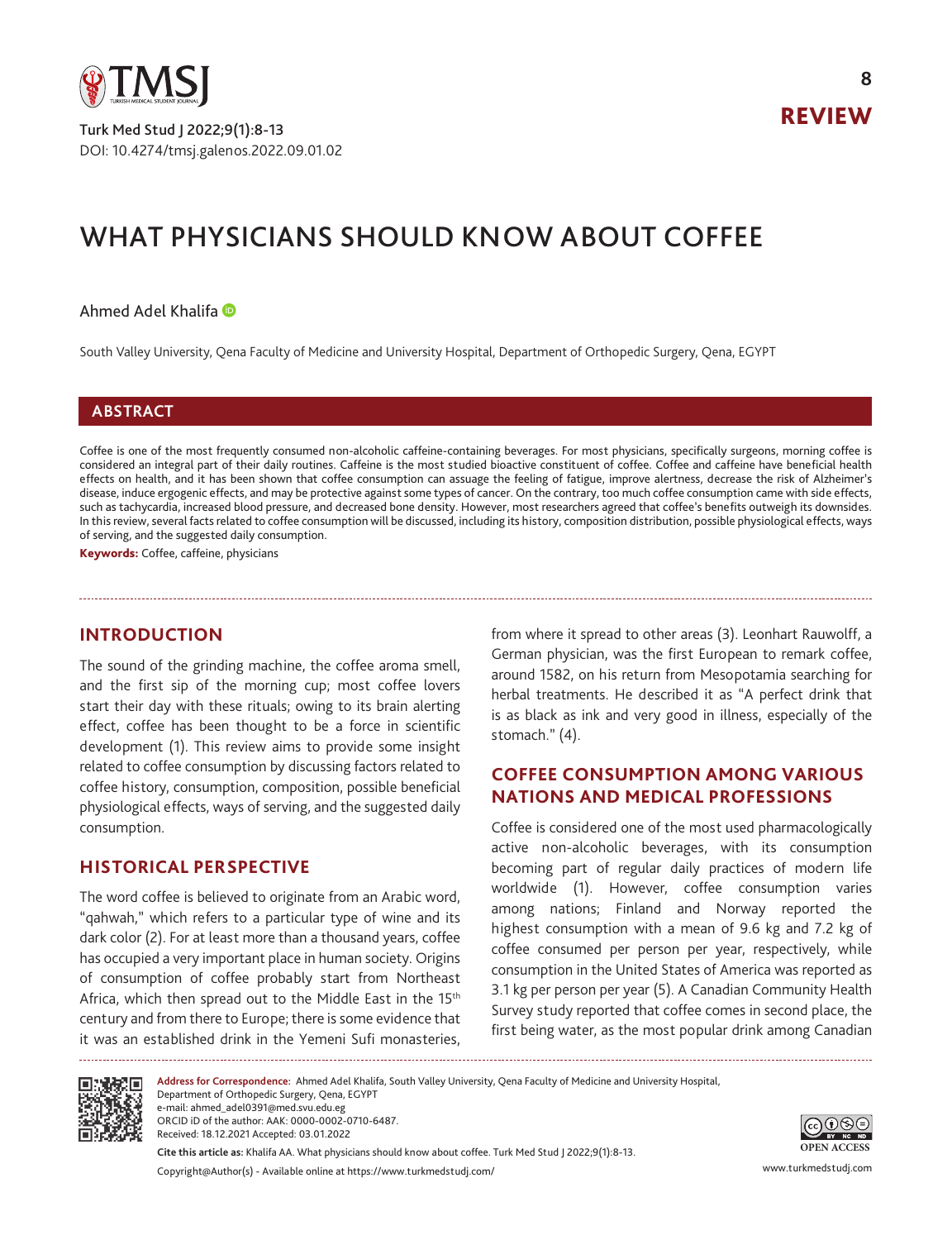adults (6). The National Diet and Nutrition Survey in the United Kingdom demonstrated that a British adult consumes a mean of 130 mg of caffeine per day (7). In contrast, a Japanese adult consumes about 260 mg of caffeine per day (8).

For medical professions, it is generally accepted that surgeons consume more coffee than internists; in a Swiss center retrospective study by Giesinger et al. (4) evaluating coffee consumption of physicians at work and comparing the rate among different specialties (n=766 doctors), they found that 84% of physicians purchased coffee at least from one of the hospital canteens. Male physicians purchased significantly more cups of coffee per person each year than females (128 $\pm$ 140 versus 86 $\pm$ 86, p<0.01). Specialty had a significant effect on yearly coffee purchasing (p<0.01), where orthopedic surgeons reported the highest coffee purchase per person per year (89±136) followed by radiologists (177±191) and general surgeons (167±138), while anesthesiologists reported being the least (39±48). Interestingly, the hierarchical position significantly affected the pattern of purchasing  $(p=0.04)$ , where senior consultants purchased most cups of coffee per person per year (140±169) while junior doctors purchased the least (95±85) (4). In a study by Do et al. (9) carried out on 271 Scandinavian anesthesiologists, the authors found that 91.3% of anesthesiologists were coffee drinkers, with a median of four cups daily. In a study by Tsiga et al. (10), the authors evaluated and compared the health behaviors between three groups, namely police officers, healthcare workers (doctors and nurses), and ambulance workers in Thessaloniki, Greece. The authors found that doctors reported the highest coffee consumption with a mean of  $2.26 \pm 1.64$  times per day, followed by nurses who reported consuming coffee 2.02±1.33 times per day (10).

## **THE MAIN COMPONENTS OF COFFEE**

Coffee is composed of a mixture of compounds, with caffeine being the most famous constituent (1). However, coffee is rich in various bioactive substances, which possess a variety of physiological effects. Up to 1,000 phytochemicals were described, including chlorogenic acid, lactones, theophylline, cafestol, niacin, vitamin B3, magnesium, and potassium (11). Caffeine was isolated from coffee beans as early as 1820, and since then, it has been the most investigated component of coffee for its pharmacological potentials and possible clinical applications (12). The amount of caffeine in a cup of coffee is determined by several factors, including first the type of coffee bean, and second the method of preparation. The two most widespread plant species that produce coffee beans are *Coffea arabica* and *Coffea canephora*. Researchers found that *Coffea canephora* contains about twice as much caffeine as *Coffea arabica*: 68.6-81.6 versus 34.1-38.5 mg of caffeine per kilogram of dry coffee, respectively (13). The preparation method consists of a number of different variables, brewing water temperature, length of contact time, extraction pressure, bean grind size, and coffee bean roasting method (14). Therefore, while a home-prepared filtered coffee cup contains from 30 to 175 mg of caffeine, one espresso shot contains about 200-300 mg caffeine (15).

# **THE PHARMACOLOGICAL EFFECTS OF COFFEE COMPONENTS**

After ingestion of coffee, caffeine is absorbed totally in the small intestine in less than one hour, which then diffuses to other tissues (16). Caffeine has a half-life of approximately four to six hours and is metabolized mainly in the liver. Two to three cups of coffee could raise caffeine plasma levels to 20-40 mol/L; this concentration enables the main action of caffeine as an antagonist of adenosine, which is an endogenous inhibitory neuromodulator leading to drowsiness, fatigue, and sleep (17). As adenosine receptors are present in most tissues, such as the cardiovascular system (CVS), the central nervous system (CNS), liver, muscles, and adipose tissue, what is considered as the physiological effect of coffee is achieved through the blocking action of caffeine on adenosine receptors (14). Another action of coffee is its very potent antioxidant effect exerted through its primary polyphenol content: chlorogenic acid (18).

# **EFFECTS OF COFFEE ON HEALTH**

Generally, coffee, and its most important content caffeine, is the most used stimulant worldwide, owing to its safety and availability, as studies showed that coffee consumption was generally safe, often associated with more benefit than harm (19). Habitual consumption of coffee has several health benefits, which are shown by epidemiological data: it decreases the risk of neurological diseases (e.g., Parkinson's and Alzheimer's disease) and the development of certain cancers (e.g., hepatocellular, colorectal, and prostatic), as well as positively affecting liver functions and possibly playing a role in weight loss (its lipolytic effect increases metabolic rate and enhances energy expenditure) (14, 20). Furthermore, in the meta-analysis by Poole et al. (19) analyzing 201 articles to evaluate the relationship between coffee consumption and health outcomes, they found that consuming three to four cups of coffee per day is beneficial. They showed an association between coffee consumption and reduction in mortality, cardiovascular diseases, as well as neurological and metabolic conditions. In the following sections coffee's effect on various body systems is explained.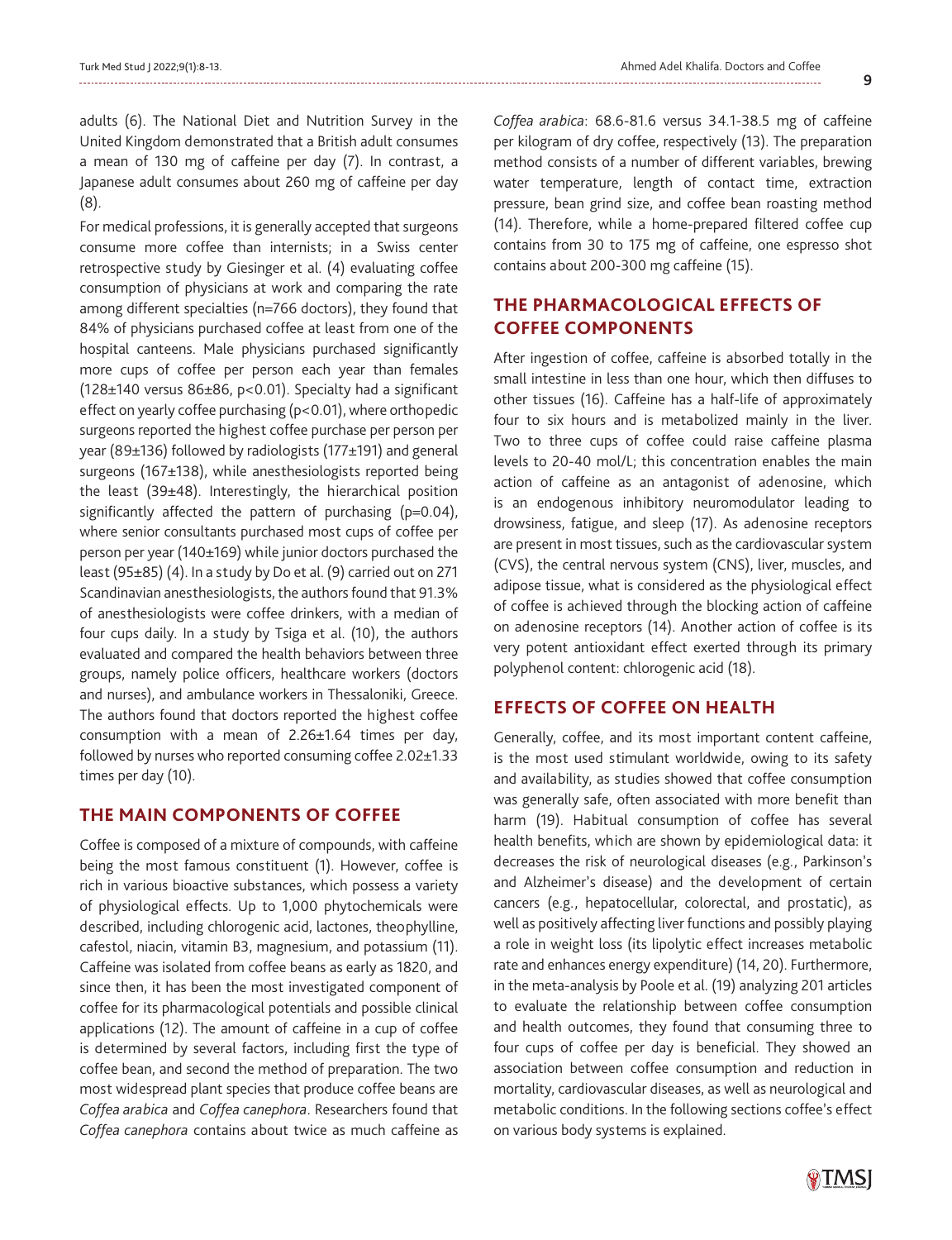#### **Psychological and Central Nervous System**

**10**

Caffeine has a CNS stimulant effect as it crosses the bloodbrain barrier. It acts as an adenosine receptor antagonist; furthermore, it reduces the loss of dopamine and synergizes with noradrenaline, resulting in fatigue sensation reduction and a stimulated perception (21). Some studies showed that caffeine is an effective stimulant for enhancing simple measures of cognitive performance such as alertness and psycho-motor functions even after prolonged periods of sleep deprivation up to 85 hours (22-24). Franke et al. (25) investigated the use of coffee and its derivatives among surgeons, and after analyzing the responses of 951 surgeons they found that 66.8% reported habitually drinking coffee, and the most common reason for consuming caffeine was to reduce fatigue (54.3%), followed by to stay awake working night shifts (32.2%). A study on surgery trainees by Aggarwal et al. (26) was done using a virtual reality laparoscopic simulator to investigate the effect of caffeine on improving fatigue, as well as technical and neurocognitive skills. Eighteen participants were sleep-deprived and given 150 mg of caffeine on one occasion, and a placebo on another occasion, before performing the simulation laparoscopy. The authors found that after caffeine ingestion, the participants could restore the psychomotor skills to baseline and had a better reaction time compared to the placebo; however, the number of errors between both groups was same.

Coffee consumption was reported to have a protective effect against the development of Parkinson's disease in men and women (27). Moreover, the risk of Alzheimer's and Parkinson's diseases is less in regular coffee consumers (28, 29). Interestingly, a study reported that the relative risk of suicide was decreased by 13% for every cup of coffee consumed daily (29). Some recent studies have concluded a weak protective effect of coffee consumption on the risk of stroke; however, this is still yet to be proven (14).

#### **Endurance Performance and Physical Activity**

It has been estimated that about 74% of elite athletes usually use caffeine as an ergogenic aid before or during sports, and endurance sports have the highest prevalence rate for caffeine consumption (30). A study showed that acute caffeine ingestion significantly affects endurance performance in the form of an increase in mean power output and faster timetrial times compared to placebo (31).

In a double-blind, randomized study by Church et al. (32) where the authors examined the ergogenic benefits of Turkish coffee taken an hour before exercise, the authors tested performance in a five km time trial, upper and lower body reaction to visual stimuli after ingestion of either 3.0 mg caffeine per kg body weight or decaffeinated coffee; they

 $\circ$ TMSI

found that the plasma concentration of caffeine, upper body reaction performance, respiratory exchange rate, and systolic blood pressure, were significantly higher with the Turkish coffee compared to the decaffeinated coffee. They concluded that ingestion of Turkish coffee resulted in better performance and improvement in reaction time and an increase in the feeling of energy. A meta-analysis of randomized controlled trials concluded that caffeine intake lowered the incidence of physical exertion during exercise, leading to longer exercise time (33). Furthermore, caffeine ingestion before prolonged cycling helped reduce muscle pain after exercise (34).

#### **Cardiovascular System**

There is an ongoing controversy regarding the exact effect on the CVS; some suggest that coffee consumption has some adverse effects on serum cholesterol, blood pressure, and plasma homocysteine, whereas others suggest that the effect of caffeine within the coffee on epinephrine concentrations, hyperglycemia, and blood pressure seems to be weaker compared to caffeine taken in isolation (14, 20). Acute effects of coffee on the CVS presented as tachycardia, increased blood pressure, and occasional arrhythmia could occur directly after coffee intake; however, these are more profound in susceptible individuals (14). In a study by Bodar et al. (35) evaluating the effect of coffee consumption on atrial fibrillation (AF) development risk including 18,960 United States male physicians having a mean age of 66.1 years, the authors found a lower risk to develop AF among physicians who consumed one to three cups per day.

The association between coffee consumption and higher concentrations of total serum cholesterol and low-density lipoprotein cholesterol was attributed to the diterpene content in coffee oil; however, these compounds are usually removed by paper filters, so consuming filtered coffee may slightly increase serum cholesterol (36). The suggested harmful caffeine effect on the CVS may be neutralized by the benefits offered by other compounds in coffee; the 2015-2020 dietary guidelines for Americans associate the consumption of three to five cups of coffee per day with reduced risk for cardiovascular diseases (37, 38).

#### **Digestive System**

Coffee consumption has a protective effect on the liver, helping to prevent the development and progression of liver diseases such as liver cirrhosis and hepatocellular carcinoma (39). This was explained by coffee's ability to lower the levels of liver enzymes (e.g., alanine aminotransferase, aspartate aminotransferase, and gamma-glutamyl transferase) (39). Furthermore, studies have proven no significant relationship between coffee consumption and gastric ulcers, duodenal ulcers, and reflux esophagitis (40).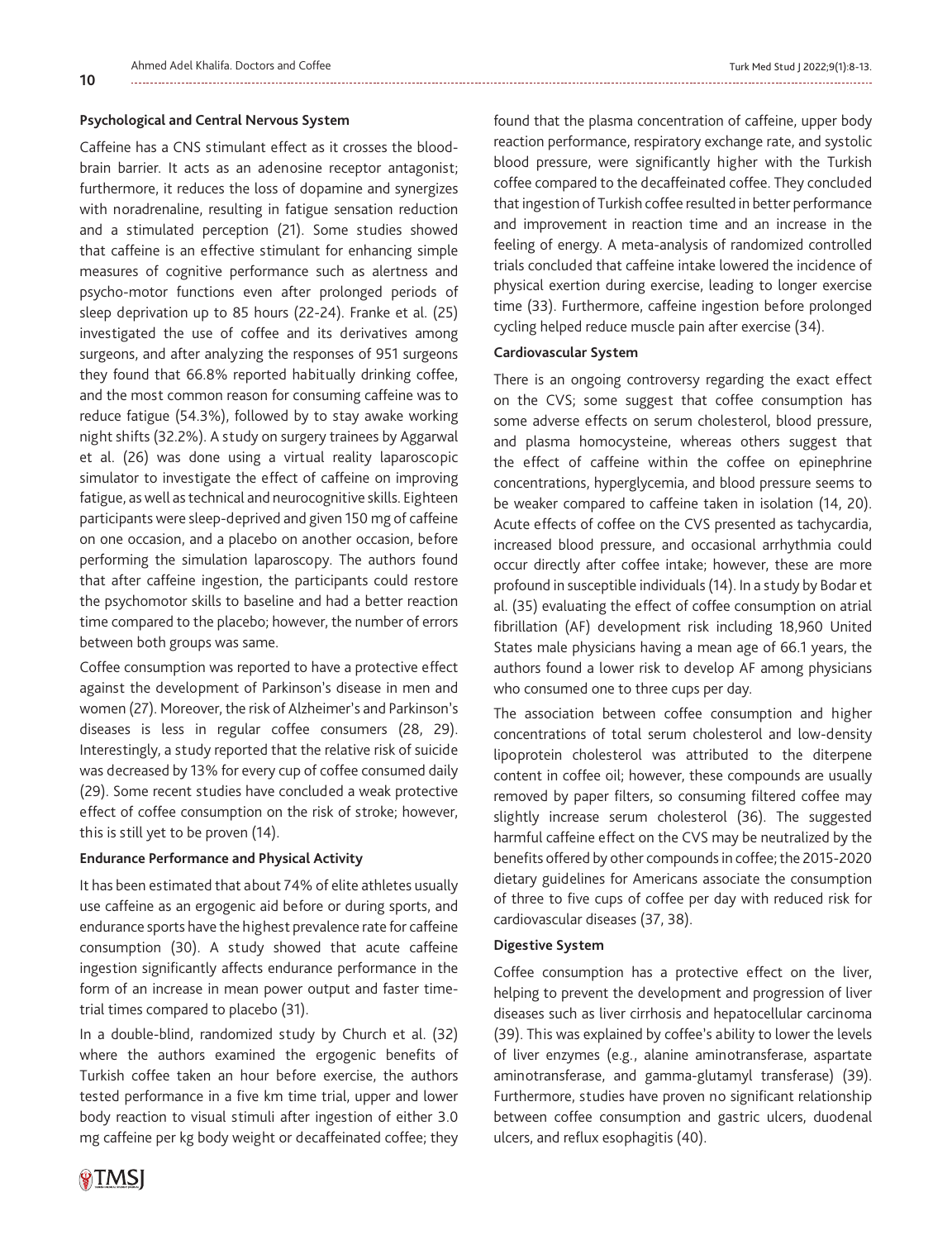**11**

#### **Endocrine System**

Studies have shown that the risk of developing type 2 diabetes decreases with regular coffee consumption (41). This protective effect was estimated to be dose dependent, with a 7% reduction in risk for each additional cup of coffee (41). In contrast, some studies have shown that caffeine alone can lead to impaired glucose tolerance (14, 20). However, this effect was also found in decaffeinated coffee, leading researchers to think that even if caffeinated coffee causes a hyperglycemic response (14, 20). Other bioactive compounds such as chlorogenic acids and phenolic compounds can neutralize this effect by altering glucose absorption, liver glucose metabolism, and insulin sensitivity (14, 20).

#### **Bone Metabolism**

Heavy coffee intake has been associated with increased bone deterioration, lower bone density and the likelihood of fractures (14, 20, 40). This effect is due to the decrease in the efficiency of calcium absorption in the gastrointestinal tract caused by caffeine. This led dietitians to recommend calcium and vitamin D intake along with limiting coffee intake to 2-3 cups per day to reduce the risk of osteoporosis and related fractures, specifically in older age (42).

### **Risk of Cancer**

Generally, coffee consumption was associated with a lower risk of different cancers, including those of the liver and colorectum; however, no clear explanation was offered to explain the mechanism (14). It was suggested that caffeine acts as an anti-cancer compound by inhibiting extracellular signal-regulated kinases and α-serine/threonine kinases and suppressing matrix-2 metalloproteinase and the α-transforming growth factor of cancer-associated fibroblasts (43).

## **Mortality**

Some studies showed a statistically significant inverse association between coffee consumption and mortality after acute myocardial infarction (44). Compared with non-coffee drinkers, light (1-2 cups per day) and heavy (>2 cups per day) coffee drinkers had a decreased risk of mortality, with the maximum benefit being shown with heavy consumption (44).

# **DOES COFFEE HAVE SIDE EFFECTS?**

Although caffeine is considered safe, some side effects with its increased use have been reported with variation among subjects according to their metabolism rate, weight, age, and sex (45). These side effects might include tachycardia, jitteriness, agitation, headache, excitability, insomnia, and gastrointestinal tract symptoms, and symptoms of intoxication were reported to occur at a dose of 1,000 mg of

caffeine; doses of 3,000 to 10,000 mg might be lethal (46).

Furthermore, caffeine is known for its addictive properties, with a persistent desire to consume caffeine-containing foods or drinks and the possibility of developing withdrawal symptoms when caffeine ingestion is abruptly discontinued (20). Although the matter of being an addictive substance is debatable, some reviews showed that some of the symptoms necessary to diagnose dependency, mainly withdrawal symptoms (headache, fatigue, drowsiness), had been reported in heavy caffeine consumers after stopping intake (47). The explanation behind the appearance of some withdrawal symptoms is that with regular caffeine intake, the adenosine receptor numbers in the CNS increase, which makes individuals more sensitive to adenosine, and with subsequent reduction in caffeine consumption this will potentiate the usual physiological effects of adenosine, resulting in withdrawal symptoms (47).

# **HOW IS COFFEE PREPARED AND BEST SERVED?**

Generally, coffee is prepared by infusing hot water through the roasted and ground coffee beans. Various methods could be used, such as filtration, percolation, or pressure (39). It could be prepared through various methods: First-Brewed coffee (filter coffee) can be prepared simply by brewing ground coffee beans in hot water and then passing that through a filter to separate the grounds from the brewed coffee. A cup of 8-oz (237 mL) brewed coffee could contain up to 95 to 330 mg of caffeine (45). Second- Cold brew coffee (different from iced coffee) can be prepared by steeping the coffee grounds in water at room temperature between 8 and 24 hours and then served with ice in it (48). A 12-oz (355 mL) cold brew coffee cup could contain approximately 195 mg of caffeine (49). Third- Instant coffee can be prepared by adding hot water to the granules or coffee powder. It usually has less caffeine compared to freshly brewed coffee. An 8-oz cup of regular instant coffee contains about 30 to 70 mg of caffeine (45). Fourth- Espresso is prepared by forcing hot water or steam through very fine coffee grounds using a machine, stovetop mocha pot, or ready prepared capsules. A single serving of espresso contains about 50 to 150 mg of caffeine (45).

Some research reported that adding sugar to coffee contributes as a risk factor for health problems such as obesity and diabetes, so to keep the health benefits of coffee, adding sugar or sweetener is better avoided (50, 51). Studies showed that people who do not add sugar or sweeteners to their coffee had a lower risk of developing depression or metabolic syndrome (52, 53).

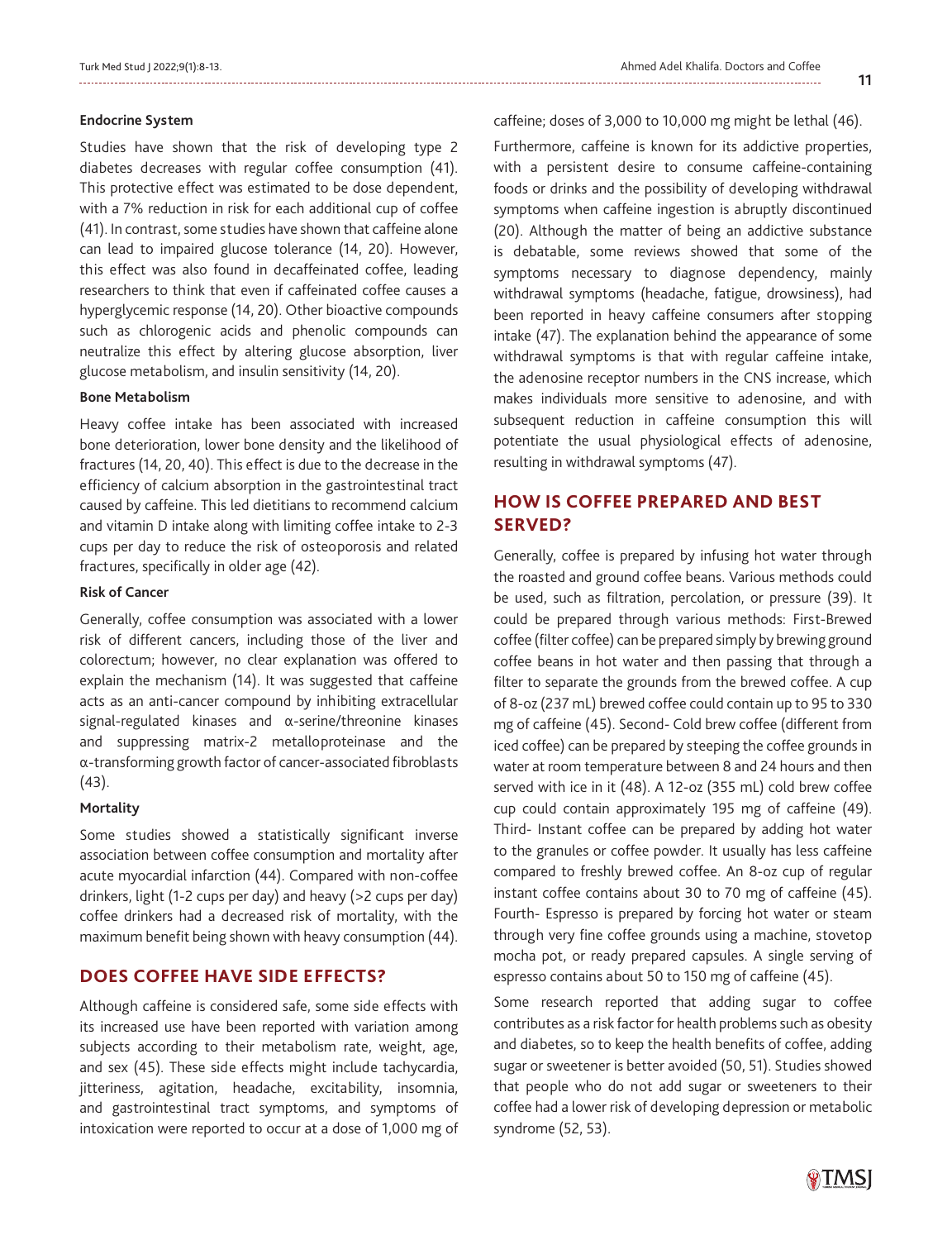## **HOW MUCH COFFEE SHOULD WE DRINK?**

Moderate daily caffeine intake (about 2 to 4 coffee cups or 300 mg caffeine per day) is generally safe with less CVS stimulatory effects or behavioral changes in a healthy adult, leading to the natural beneficial effects (54). Dyslipidemic individuals might consume filter coffee, as the filters partly retain the main cholesterol-raising compounds in coffee such as cafestol and kahweol (45). People with known high blood pressure or cardiac arrhythmias are advised to limit caffeine intake; while for women planning on getting pregnant, it is better to limit their intake of caffeine to <300 mg per day (55). Besides, the people at risk of osteoporosis could add two tablespoons of milk to their coffee, which could neutralize the amount of calcium lost per one cup of coffee (55).

# **CONCLUSION**

Coffee is considered the most consumed beverage worldwide, and it contains various bioactive compounds, with caffeine being the most known and studied component. Coffee consumption is various among nations as well as among various medical specialties, with surgeons and senior consultants ranking as the highest consumers. The health benefits of habitual coffee consumption outweigh its harmful effects. Improving fatigue resistance and alertness, having positive effects on psychomotor functions, reducing Parkinson's risk, protecting against type 2 diabetes, and boosting physical activity were among the health benefits of coffee consumption. However, tachycardia, increase in blood pressure, and withdrawal symptoms were among its side effects. Coffee could be served through various methods: espresso, brewed, instant; and is better served without sugar. It is accepted that two to four cups of coffee per day is generally safe.

**Acknowledgments:** I would like to sincerely thank Professor Ahmed M. Abdelaal and my friend Dr. Mohamed K. Abdelnasser, who used to buy me a cup of coffee on morning operative lists.

## **Ethics Committee Approval:** N/A

#### **Informed Consent:** N/A

**Financial Disclosure:** The author declared that this study received no financial support.

## **REFERENCES**

- 1. Bae JH, Park JH, Im SS et al. Coffee and health. Integr Med Res 2014;3:189-91. [[Crossref\]](https://doi.org/10.1016/j.imr.2014.08.002)
- 2. Pendergrast M. Uncommon grounds: The history of coffee and how it transformed our world: Basic Books; 2010. [Crossref]
- 3. Bonita JS, Mandarano M, Shuta D et al. Coffee and cardiovascular disease: in vitro, cellular, animal, and human studies. Pharmacol Res 2007;55:187-98. [\[Crossref\]](https://doi.org/10.1016/j.phrs.2007.01.006)
- 4. Giesinger K, Hamilton DF, Erschbamer M et al. Black medicine: an observational study of doctors' coffee purchasing patterns at work. BMJ 2015;351:h6446. [Crossref]
- 5. Temple JL, Bernard C, Lipshultz SE et al. The Safety of Ingested Caffeine: A Comprehensive Review. Front Psychiatry 2017;8:80. [\[Crossref\]](https://doi.org/10.3389/fpsyt.2017.00080)
- 6. Garriguet D. Beverage consumption of Canadian adults. Health Rep 2008;19:23-9. [Crossref]
- 7. Fitt E, Pell D, Cole D. Assessing caffeine intake in the United Kingdom diet. Food Chem 2013;140:421-6. [\[Crossref\]](https://www150.statcan.gc.ca/n1/pub/82-003-x/2008004/article/6500821-eng.pdf)
- 8. Yamada M, Sasaki S, Murakami K et al. Estimation of caffeine intake in Japanese adults using 16 d weighed diet records based on a food composition database newly developed for Japanese populations. Public Health Nutr 2010;13:663-72. [\[Crossref\]](https://doi.org/10.1016/j.foodchem.2012.07.092)
- 9. Do HQ, Granholm A, Ellekjaer KL et al. Coffee consumption and work satisfaction among Scandinavian anaesthesiologists: A survey. Acta Anaesthesiol Scand 2019;63:414-7. [\[Crossref\]](https://doi.org/10.1017/S1368980009992023)
- 10. Tsiga E, Panagopoulou E, Niakas D. Health promotion across occupational groups: one size does not fit all. Occup Med (Lond) 2015;65:552- 7. [[Crossref\]](https://doi.org/10.1093/occmed/kqv097)
- 11. Spiller GA. Caffeine. CRC Press; 2019. [Crossref]
- 12. Schudt C, Hatzelmann A, Beume R et al. Phosphodiesterase inhibitors: history of pharmacology. Handb Exp Pharmacol 2011;(204):1- 46. [[Crossref\]](https://doi.org/10.1007/978-3-642-17969-3_1)
- 13. Jeszka-Skowron M, Sentkowska A, Pyrzyńska K et al. Chlorogenic acids, caffeine content and antioxidant properties of green coffee extracts: influence of green coffee bean preparation. Eur Food Res Technol 2016;242:1403-9. [\[Crossref\]](https://doi.org/10.1007/s00217-016-2643-y)
- 14. Cano-Marquina A, Tarín JJ, Cano A. The impact of coffee on health. Maturitas 2013;75:7-21. [[Crossref\]](https://doi.org/10.1016/j.maturitas.2013.02.002)
- 15. Crozier TW, Stalmach A, Lean ME et al. Espresso coffees, caffeine and chlorogenic acid intake: potential health implications. Food Funct 2012;3:30-3. [[Crossref\]](https://doi.org/10.1039/c1fo10240k)
- 16. Levitt DG. Quantitation of small intestinal permeability during normal human drug absorption. BMC Pharmacol Toxicol 2013;14:34. [\[Crossref\]](https://doi.org/10.1186/2050-6511-14-34)
- 17. Fredholm BB, IJzerman AP, Jacobson KA et al International Union of Pharmacology. XXV. Nomenclature and classification of adenosine receptors. Pharmacol Rev 2001;53:527-52. [\[Crossref\]](https://pubmed.ncbi.nlm.nih.gov/11734617/)
- 18. Sato Y, Itagaki S, Kurokawa T et al. In vitro and in vivo antioxidant properties of chlorogenic acid and caffeic acid. Int J Pharm 2011;403:136- 8. [[Crossref\]](https://doi.org/10.1016/j.ijpharm.2010.09.035)
- 19. Poole R, Kennedy OJ, Roderick P et al. Coffee consumption and health: umbrella review of meta-analyses of multiple health outcomes. BMJ 2017;359:j5024. [[Crossref\]](https://doi.org/10.1136/bmj.j5024)
- 20. O'Keefe JH, Bhatti SK, Patil HR et al. Effects of habitual coffee consumption on cardiometabolic disease, cardiovascular health, and allcause mortality. J Am Coll Cardiol 2013;62:1043-51. [\[Crossref\]](https://doi.org/10.1016/j.jacc.2013.06.035)
- 21. García-Blanco T, Dávalos A, Visioli F. Tea, cocoa, coffee, and affective disorders: vicious or virtuous cycle? J Affect Disord 2017;224:61- 8. [[Crossref\]](https://doi.org/10.1016/j.jad.2016.11.033)
- 22. Killgore WD, Kahn-Greene ET, Grugle NL et al. Sustaining executive functions during sleep deprivation: A comparison of caffeine, dextroamphetamine, and modafinil. Sleep 2009;32:205-16. [[Crossref\]](https://doi.org/10.1093/sleep/32.2.205)

**12**